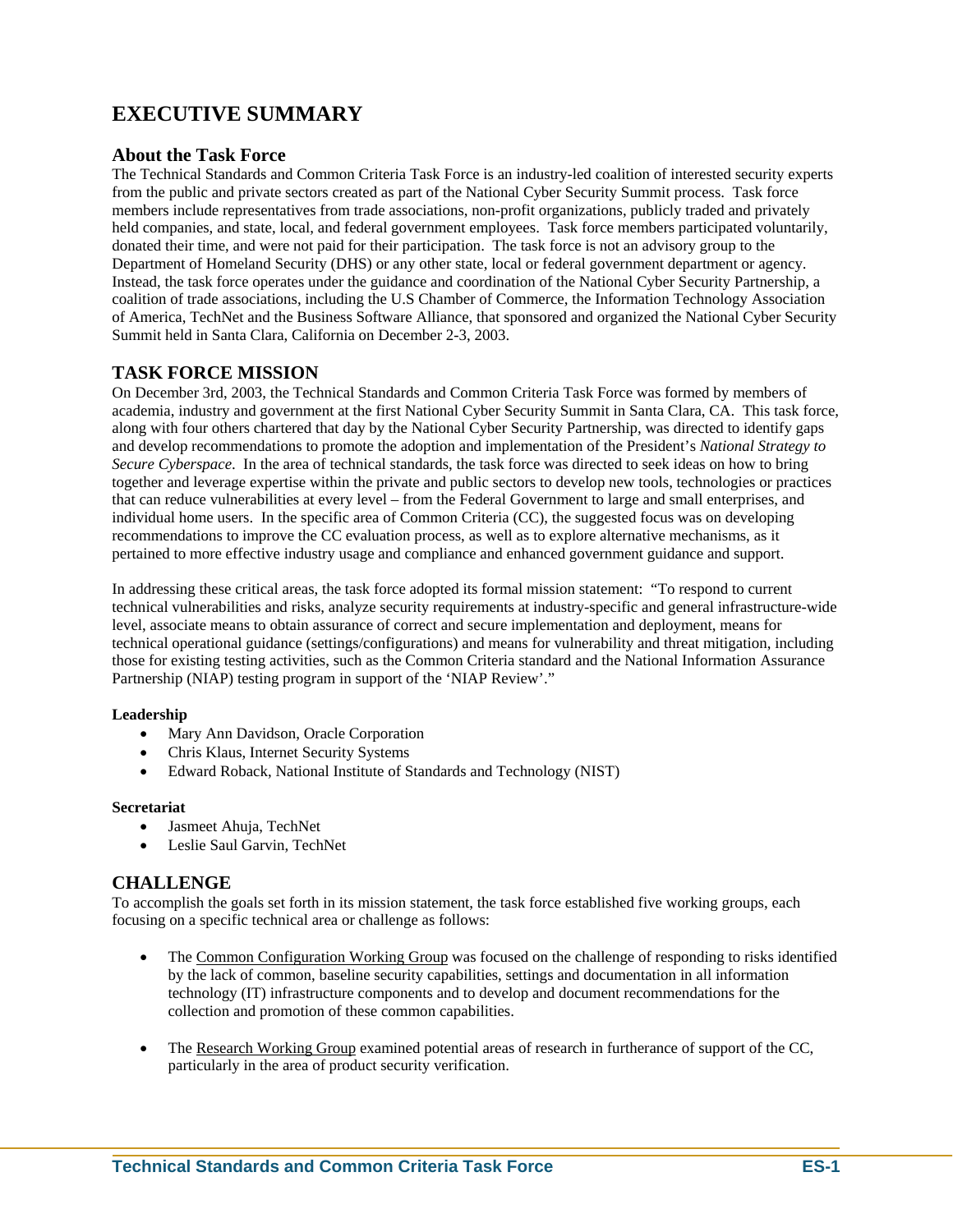- The Best Practices for Technical Standards Working Group was formed to review, assess, and amend, if necessary, existing checklists of recommended best technical cyber security practices. A specific focus was to compile existing sources of best practices, as failure to recognize the variety and specificity of best practice sources could lead to mistaken conclusions that government needed additional standards or that the CC process had to be used by default.
- The Equipment Deployment & Architecture Guidelines Working Group was formed to start addressing the challenge of the lack of guidelines for architecting secure Internet Protocol (IP) network infrastructures in which recommended security equipment and components are deployed.
- The Common Criteria, NIAP Review and Metrics Working Group was formed to develop recommendations for how to define better security metrics, develop a mechanism to express consensusbased requirements and to provide inputs to the NIAP Review.

## **RECOMMENDATIONS**

In meeting the above challenges, the working groups identified current practices or related works in their respective areas of focus, described relevant gaps and issues facing individuals and organizations today, and developed white papers documenting dozens of actionable recommendations for improvement. A high-level summary of the task force's recommendations is presented below categorized by working group; the reader is referred to the specific working group white papers for the full list of recommendations and supporting discussions:

- The Common Configuration Working Group presents 28 recommendations in six core focus areas. The recommendations include a range of actions to encourage better security documentation and maintenance, to increase industry and government coordination and collaboration, and to promote development and management of more secure product configurations by default and in deployment. The recommendations are primarily aimed at the vendor community. At the same time, it is recognized that the United States (U.S.) Government, as well as user groups and consumers, play a major role in the development and implementation of these recommended practices. Where applicable, specific incentives or entity-specific initiatives are endorsed. For example, in the area of coordination of security recommendations, the working group recommends government promotion of the use of the NIST central repository for IT security configuration checklists already under development.
- The Research Working Group recommends focused action in the area of software vulnerability analysis research. Specifically, the working group recommends that the U.S. Government fund research into the development of better vulnerability analysis or "code scanning" tools that can identify software defects. The working group also recommends that the U.S. Government require vulnerability analysis of products, either by moving vulnerability analysis to lower assurance levels or as a condition of procurement. Accordingly, the working group recommends removal of the requirement for medium or higher assurance evaluations (Evaluation Assurance Level 4+ [EAL4+]) for commercial products, since the stated purpose for these by U.S. Government proponents is the vulnerability analysis required at higher assurance.
- The Best Practices for Technical Standards Working Group presents a compilation of existing guidance in several areas, including information security management models (both control- and principles-based), product security models, board government guidelines, sector-specific and general management guidelines, risk management models, guides for home and individual users, and configuration/patching guides. The working group notes that there are significant sources of guidance and direction on how to improve cyber security, and while the compilation is thorough, it is not considered exhaustive; additional sources can and should be easily added to the various lists. The compilation is offered to minimize the risk of duplicative or unnecessary private sector work, to avoid presumptions that additional government standards might be necessary to fill the "void," and to dispel a belief that the CC process has to be used by default.
- The Equipment Deployment & Architecture Guidelines Working Group focuses on the following two generalized recommendations, with appropriate additional sub-recommendations also defined. First, the working group recommends that industry work together to develop a set of defined security standards for using recommended security equipment as well as a set of best practices for designing and implementing secured IP network infrastructures. Second, it is recommended that industry work together to develop a defined set of standards for determining the security level or security status of cyberspace.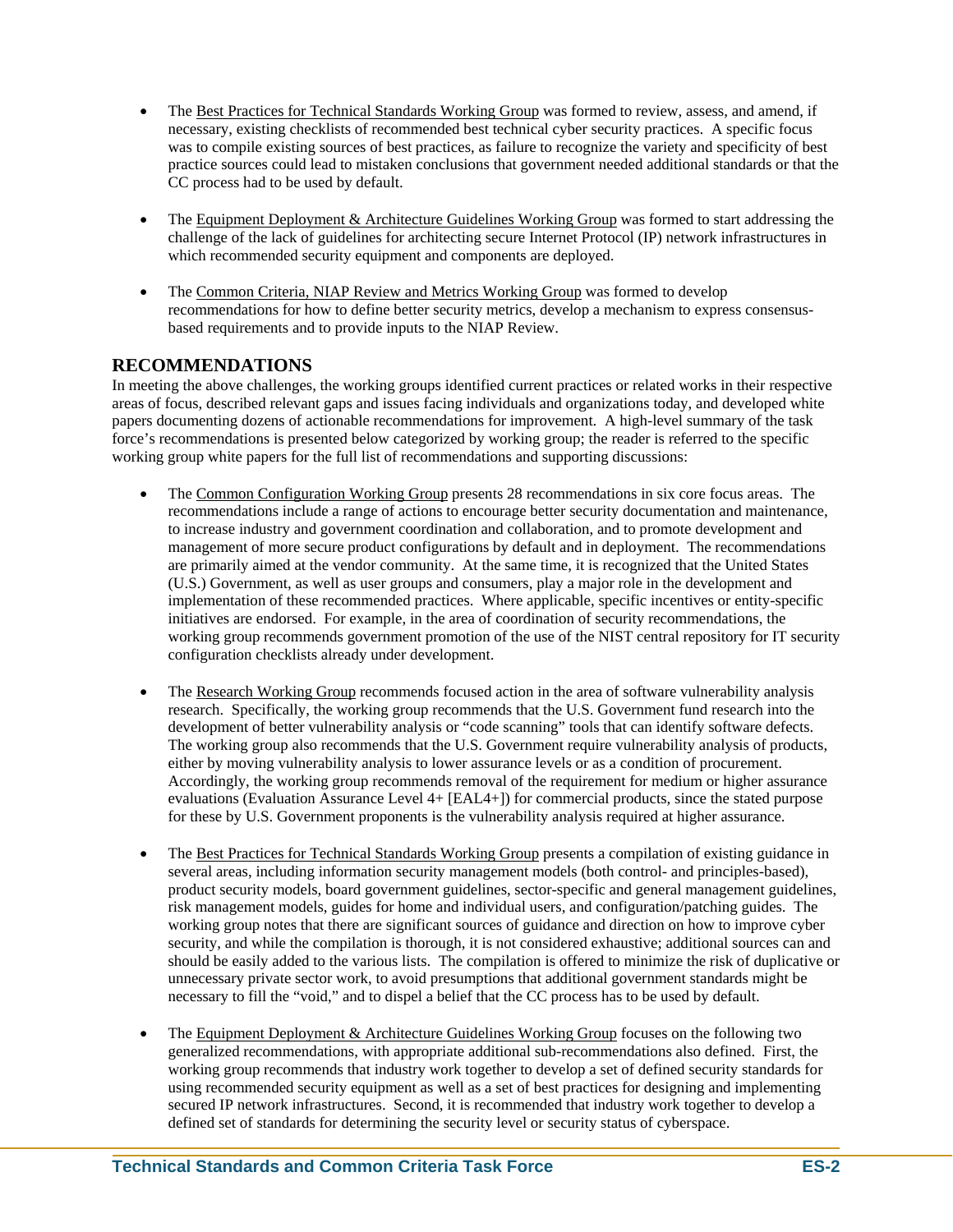• The Common Criteria, NIAP Review and Metrics Working Group proposes 35 recommendations in six core focus areas: 1) Increase the NIAP Evaluation Scheme effectiveness; 2) Make government Commercial Off-the-Shelf (COTS) procurement policies realistic; 3) Reduce the costs of CC evaluations; 4) Increase the demand for CC-evaluated products; 5) Improve the use and utility of Protection Profiles (PP); and 6) Increase product security through CC specifications and evaluation. In each focus area, the working group discusses the current landscape, and provides specific findings and recommendations targeted for both government and private sector action. These recommendations are intended to address the current issues with CC and to make it a viable, value-added process towards improving the security of the products within our information infrastructure. Over half of the recommendations offer specific direction with respect to the Administration's ongoing NIAP Review process, and other recommendations propose specific government incentives, encouragement, or support to increase CC effectiveness. For example, the working group recommends that NIST receive new appropriations (in the amount of \$12 million upfront and \$6 million per year thereafter) for the purposes of developing non-classified PPs (i.e., consensus security requirements for specific product classes, like intrusion detection systems and virtual private networks) and developing best practices and methodologies to enable labs to evaluate products against these PPs.

The guidelines and recommendations presented in this report are the result of extensive discussions and vigorous debate among the task force participants and are offered with the intention of moving all stakeholders in the direction toward a more secure information infrastructure. The task force recognizes that while unanimity was not always achieved on each recommendation, indeed, dissenting views were occasionally aired, a policy of including consensus language in this report was appropriate to engage the broader community in the discussion and to solicit wider public comment. Accordingly, the presentation of any recommendation does not imply unanimous agreement by the participants. Recommendations should not be attributed to, or assumed to be accepted by, any particular industry, association, or academic segment, or any particular member of the task force.

### **NEXT STEPS**

The Technical Standards and Common Criteria Task Force solicits public comment and input from private and public sector stakeholders on its recommendations as set forth in the task force report. Reviewers are asked to consider the recommendations as posed, as well as to provide specific suggestions regarding effective adoption and implementation. Comments on this report should be sent to Leslie Saul Garvin – [lsaul@technet.org.](mailto:lsaul@technet.org)

The task force plans to:

- Provide its "Inputs to the NIAP Process" recommendations directly to government representatives (i.e., Department of Defense [DOD], National Security Agency [NSA], DHS) for consideration and incorporation.
- Provide its "Equipment Deployment & Architecture Guidelines" paper to NIST and other appropriate standards organizations for peer review and further development.
- Review the other National Cyber Security Partnership Task Force reports and coordinate as necessary to identify further opportunities for collaboration and potential overlaps in effort.
- Schedule a follow-up session to review and incorporate feedback as appropriate.
- Track select recommendations in conjunction with the secretariat, and convene ad hoc meetings on selected topics as needed in furtherance of task force objectives.

### **CONCLUSIONS**

In four months, the task force has moved forward from its initial meeting in December at the National Cyber Security Summit to develop significant recommendations that successfully address key components in the President's *National Strategy to Secure Cyberspace*. The task force members look forward to their review by the summit sponsors and stand ready to assist in next steps as needed. Additionally, the task force recognizes that industry and government must continue a proactive approach to addressing the evolving and accelerating challenges of securing cyber space. This is particularly true in the area of technical standards/Common Criteria. The task force